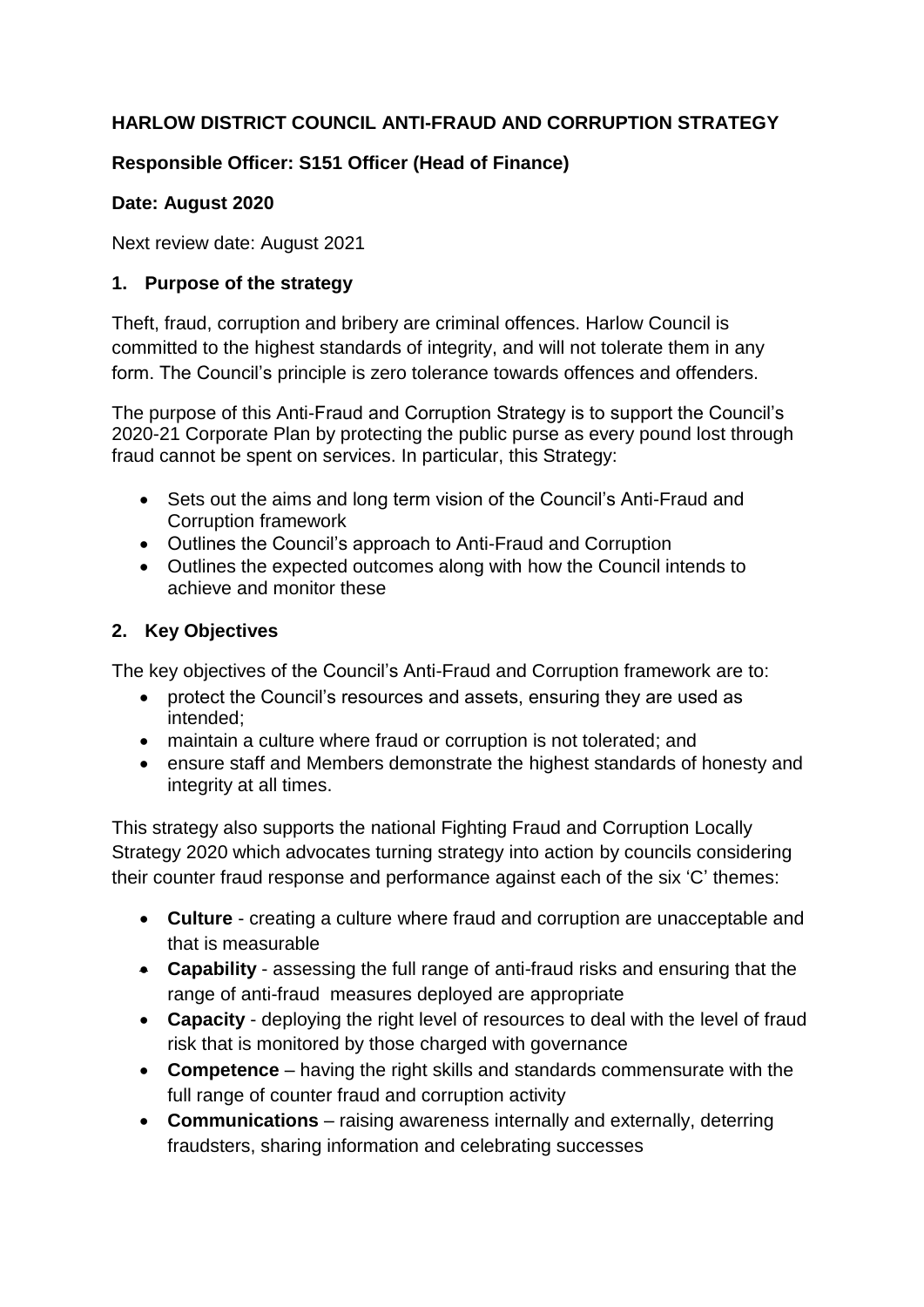**Collaboration** – working together across internal and external boundaries, with colleagues, with other local authorities, and with other agencies; sharing resources, skills and learning, good practice, innovation and information.

## **3. Definitions**

In [law,](https://en.wikipedia.org/wiki/Law) **fraud** is [deliberate](https://en.wikipedia.org/wiki/Intent_(law)) [deception](https://en.wikipedia.org/wiki/Deception) to secure unfair or unlawful gain, or to deprive a victim of a legal right. The purpose of fraud may be monetary gain or other benefits, such as obtaining a home or a job with the Council by way of false statement

**Corruption** is a form of [dishonest](https://en.wikipedia.org/wiki/Dishonest) or unethical conduct by a person entrusted with a position of authority, often to acquire personal benefit. Corruption may include many activities including [bribery.](https://en.wikipedia.org/wiki/Bribery)

Both can be encompassed by the term economic crime, which refers to a broad category of activity involving money, finance or assets, the purpose of which is to unlawfully obtain a profit or advantage for the perpetrator or cause loss to others.

## **4. Strategic response**

The principles of the Council's anti-fraud and corruption strategy are focused on the following four pillars of activity (as taken from the 2020 [Fighting Fraud and](https://www.gov.uk/government/uploads/system/uploads/attachment_data/file/503657/Fighting_fraud_and_corruption_locally_strategy.pdf)  [Corruption Locally Strategy\)](https://www.gov.uk/government/uploads/system/uploads/attachment_data/file/503657/Fighting_fraud_and_corruption_locally_strategy.pdf): govern, acknowledge, prevent and pursue. These are supported by one further pillar; protect.

| <b>Govern</b>                                                                                                      | <b>Acknowledge</b>                                                                                                                                                                                   | <b>Prevent</b>                                                                                                                                                                               | <b>Pursue</b>                                                                                                                                                                                     |
|--------------------------------------------------------------------------------------------------------------------|------------------------------------------------------------------------------------------------------------------------------------------------------------------------------------------------------|----------------------------------------------------------------------------------------------------------------------------------------------------------------------------------------------|---------------------------------------------------------------------------------------------------------------------------------------------------------------------------------------------------|
| Having a holistic<br>approach to<br>tackling fraud is<br>part of good<br>governance                                | Acknowledge and<br>understanding<br>fraud and<br>corruption risks                                                                                                                                    | Preventing and<br>detecting more<br>fraud and<br>corruption                                                                                                                                  | Being stronger in<br>punishing fraud and<br>corruption/recovering<br>losses                                                                                                                       |
| Having robust<br>arrangements and<br>executive support                                                             | Assessing and<br>understanding<br>fraud and                                                                                                                                                          | Making better use<br>of information and<br>technology                                                                                                                                        | <b>Prioritising fraud</b><br>recovery and the use<br>of civil sanctions                                                                                                                           |
| to ensure anti-<br>fraud, bribery and<br>corruption<br>measures are<br>embedded<br>throughout the<br>organisation. | corruption risks<br>Committing the<br>right support and<br>resources to<br>tackling fraud and<br>corruption<br>Maintaining and<br>demonstrating a<br>robust anti-fraud<br>and corruption<br>response | Enhancing fraud<br>and corruption<br>controls and<br>processes<br>Developing a more<br>effective anti-fraud<br>and corruption<br>culture<br>Communicating its<br>activities and<br>processes | Developing<br>capability and<br>capacity to punish<br>corruption and<br>fraudsters<br>Collaborating across<br>geographical and<br>sectoral boundaries<br>Learning lessons<br>and closing the gaps |
|                                                                                                                    | Communicating the<br>risks to those                                                                                                                                                                  |                                                                                                                                                                                              |                                                                                                                                                                                                   |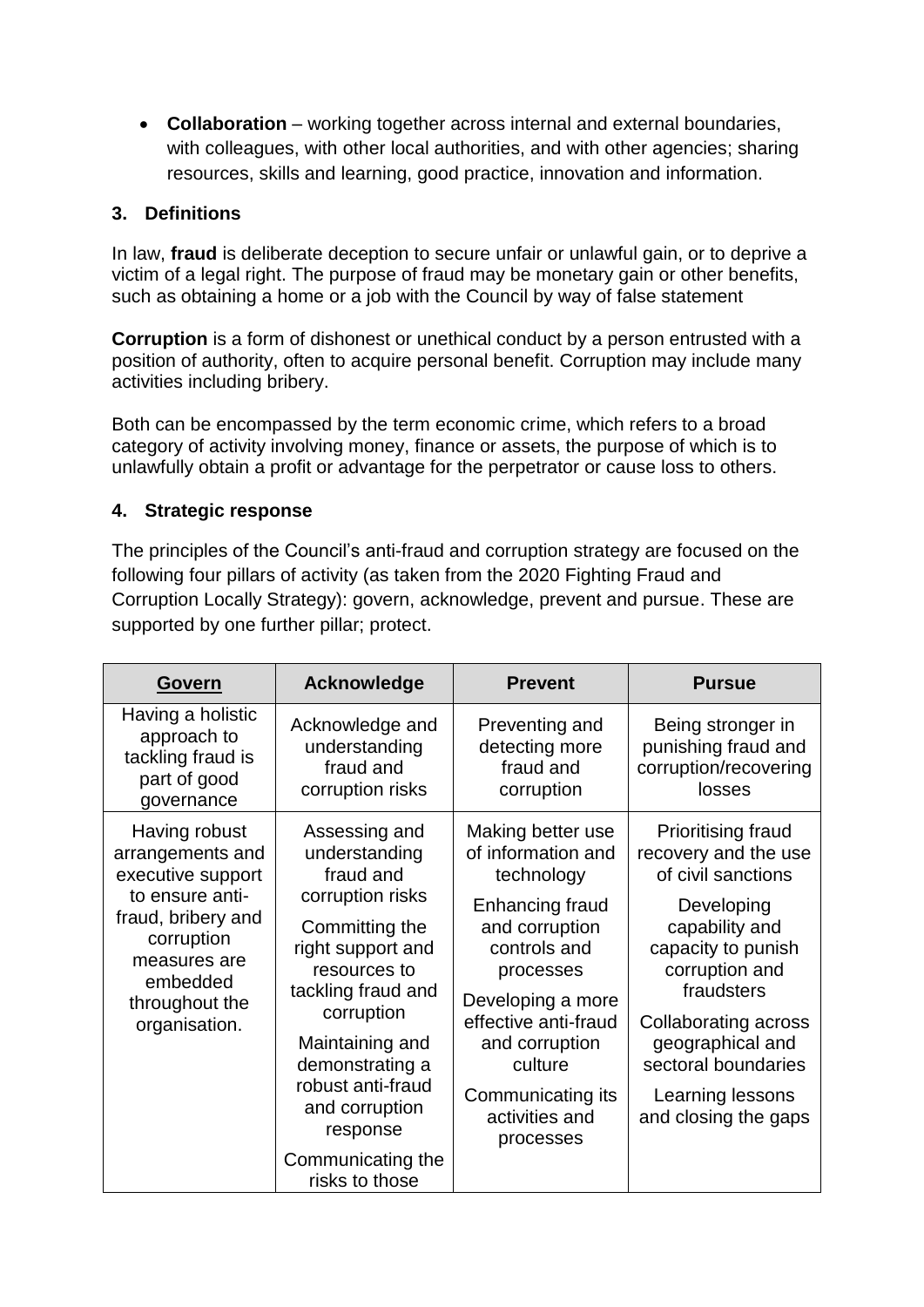|                                                                                                                                                                                                                                                                         | charged with<br>Governance                                                                                                                                  |                                                                                                                                                                                                                                                                                                                                                                                                      |                                                                                                                                                                                                       |
|-------------------------------------------------------------------------------------------------------------------------------------------------------------------------------------------------------------------------------------------------------------------------|-------------------------------------------------------------------------------------------------------------------------------------------------------------|------------------------------------------------------------------------------------------------------------------------------------------------------------------------------------------------------------------------------------------------------------------------------------------------------------------------------------------------------------------------------------------------------|-------------------------------------------------------------------------------------------------------------------------------------------------------------------------------------------------------|
| Govern                                                                                                                                                                                                                                                                  | <b>Acknowledge</b>                                                                                                                                          | <b>Prevent</b>                                                                                                                                                                                                                                                                                                                                                                                       | <b>Pursue</b>                                                                                                                                                                                         |
|                                                                                                                                                                                                                                                                         | <b>Some specific examples for Harlow District Council</b>                                                                                                   |                                                                                                                                                                                                                                                                                                                                                                                                      |                                                                                                                                                                                                       |
| Corporate<br><b>Fraud Group</b><br>that reports into<br>the Corporate<br>Governance<br>Group and<br><b>SMB</b><br><b>Fraud included</b><br>in the Audit<br>Committee's<br>Terms of<br>Reference                                                                         | Risk<br>$\bullet$<br>management<br>process<br>Fraud<br>$\bullet$<br>/corruption<br>proofing policy<br>and processes<br>Fraud and<br>corruption<br>awareness | Whistleblowing<br>$\bullet$<br>policy<br>Strong internal<br>control culture<br>Staff and<br>supplier vetting<br>Participation in<br>$\bullet$<br>the National<br><b>Fraud Initiative</b><br>and the pan-<br>Essex council<br>tax matching<br>campaign<br>Staff and<br>$\bullet$<br><b>Member Code</b><br>of Conduct and<br>Declarations of<br>Interest<br>Information<br>security and IT<br>policies | Fraud response<br>$\bullet$<br>plan<br>Enforcement<br>powers,<br>application of<br>sanctions and<br>prosecutions<br>Collaboration and<br>joint prosecutions<br>with other<br>authority fraud<br>teams |
| <b>Protect</b>                                                                                                                                                                                                                                                          |                                                                                                                                                             |                                                                                                                                                                                                                                                                                                                                                                                                      |                                                                                                                                                                                                       |
| Recognising the harm that fraud can cause in the community. Protecting itself and<br>its' residents from fraud.                                                                                                                                                         |                                                                                                                                                             |                                                                                                                                                                                                                                                                                                                                                                                                      |                                                                                                                                                                                                       |
| Protecting against serious and organised crime, protecting individuals from<br>$\bullet$<br>becoming victims of crime and protecting against the harm that fraud can do<br>to the community.<br>Ear Harlow this will also cover protecting public funds, protecting its |                                                                                                                                                             |                                                                                                                                                                                                                                                                                                                                                                                                      |                                                                                                                                                                                                       |

 For Harlow this will also cover protecting public funds, protecting its organisation from fraud and cybercrime and also protecting itself from future frauds.

# **5. Key Fraud and Corruption Risks**

It is important that the Council recognises and actively manages its risks relating to fraud and corruption, using its Risk Management Strategy and Toolkit in helping to achieve this. Fraud and corruption risks are routinely considered as part of the Council's strategic risk management arrangements using both pro-active and reactive components.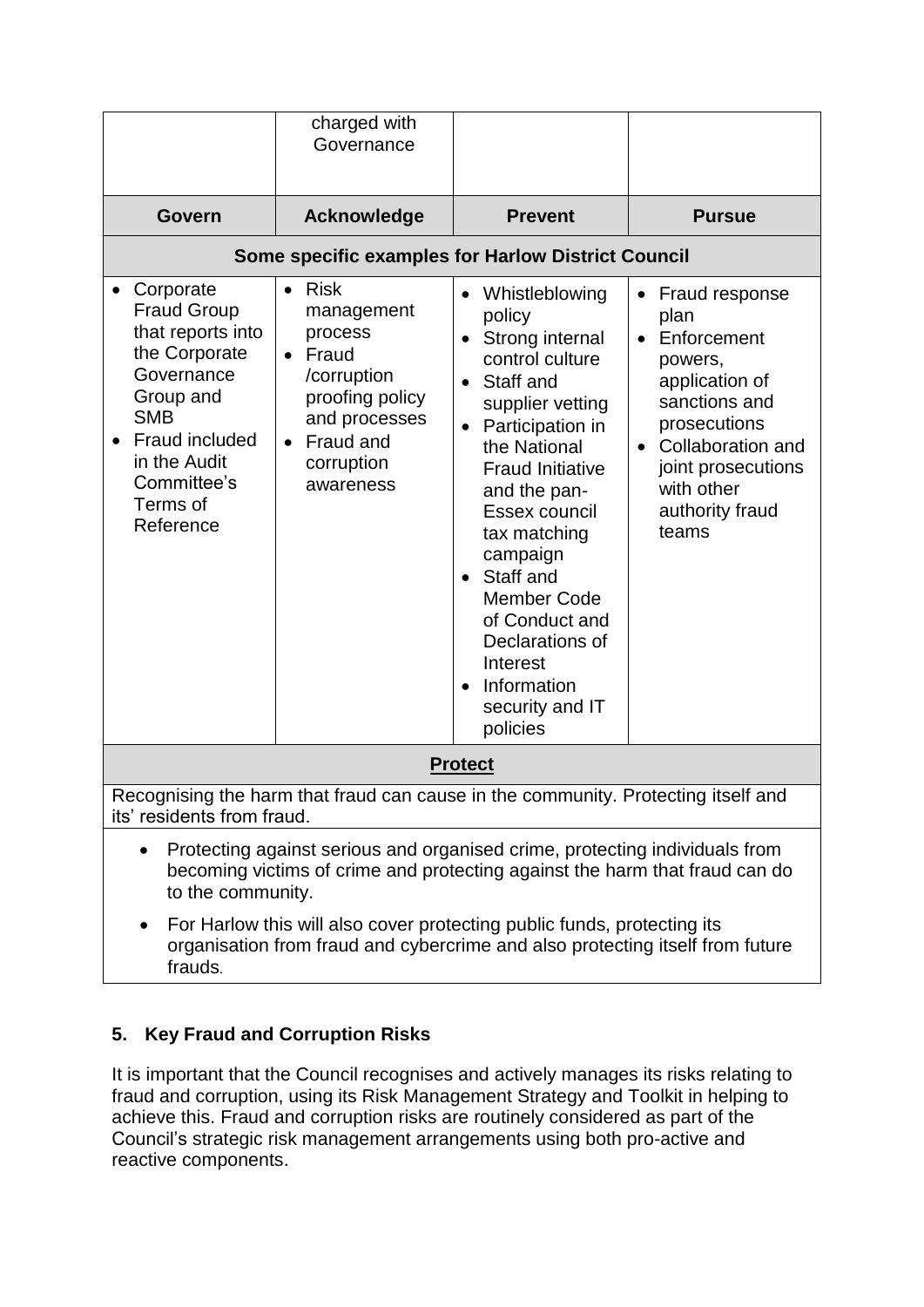The key fraud and corruption risk areas for councils have been identified in the [Fighting Fraud and Corruption Locally Strategy](https://www.gov.uk/government/uploads/system/uploads/attachment_data/file/503657/Fighting_fraud_and_corruption_locally_strategy.pdf) 2020, and those relevant to Harlow District Council are listed below; although not an exhaustive list:

- *Tenancy*: Fraudulent applications for housing or succession of tenancy, subletting of the property
- *Right To Buy fraud:* Fraudulent applications under the right to buy/acquire
- *Procurement*: Tendering issues, split contracts, double invoicing
- *Payroll*: False employees, overtime claims, expenses
- *Council Tax*: Discounts and exemptions, council tax support
- *Business Rates*: Fraudulent applications for exemptions and reliefs, unlisted properties and rates avoidance
- *Grants*: Work not carried out, funds diverted, ineligibility not declared
- *Internal Fraud*: Diverting council monies to a personal account, accepting bribes, stealing cash, misallocating social housing for personal gain, working elsewhere while claiming to be off sick, wrongfully claiming benefit while working, abuse of position such as misuse of assets/resources
- *Identity Fraud*: False identity/fictitious persons applying for services/payments
- *Money Laundering*: Exposure to suspect transactions
- *Insurance Fraud*: False claims including slips and trips
- *Disabled Facility Grants*: Fraudulent applications for adaptions to homes aimed at the disabled
- *No Resource to Public Funds*: Fraudulent claim of eligibility
- *Local Enterprise Partnerships*: Voluntary partnership between local authorities and business, procurement fraud and grant fraud
- *Cyber Dependent Crime and Cyber Enabled Fraud*: Enables a range of fraud types resulting in for example diversion of funds, creation of false applications for services and payments
- *Commission of services:* Including joint commissioning, joint ventures, commercial services, third sector partnerships – conflicts of interest, collusion

The United Kingdom Anti-Corruption Strategy 2017-22 sets out a long term framework for tackling corruption. For local government, including Harlow Council, this sets out the following goals:

- Greater procurement transparency, enabling better identification and mitigation of corruption risks.
- Strengthened awareness and capability within contracting authorities leading to a stronger awareness of corruption risks and more capability to detect and deter illegality.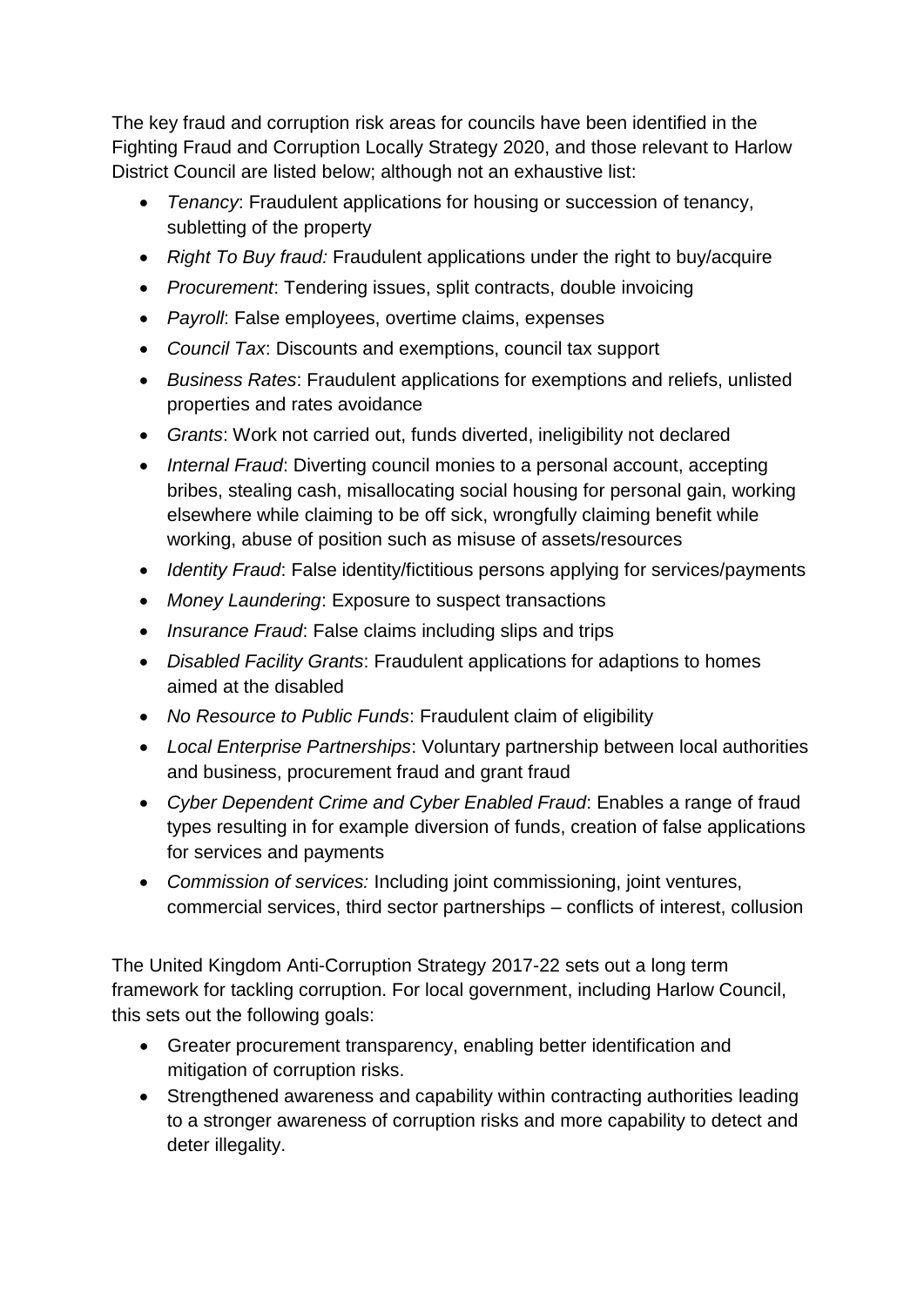## **6. Approach**

The prevention and detection of fraud and corruption and the protection of the public purse is everyone's responsibility. The key components in achieving this are:

*Proactive*

- Strengthening the anti-fraud culture to increase resilience to fraud
- Preventing fraud through the implementation of appropriate and robust internal controls including robust procurement and cyber security measures
- Increasing fraud and corruption awareness of Council officers, Members and residents
- Deterring fraud attempts by publicising the actions the Council takes against corruption and fraudsters

*Reactive*

- Detecting fraud and corruption through data and intelligence analysis
- Implementing effective whistleblowing arrangements
- Investigating fraud and corruption referrals
- Applying sanctions, both civil and criminal
- Seeking redress, including the recovery of assets and money

The table below lists the suggested approach and expected outcomes against each of the four pillars of the Council's Anti-Fraud and Corruption Strategy, which will be supported by a rolling action plan.

| <b>Principle</b>                                             | Approach                                                                                                                                                          | <b>Expected Outcome</b>                                                                                 |
|--------------------------------------------------------------|-------------------------------------------------------------------------------------------------------------------------------------------------------------------|---------------------------------------------------------------------------------------------------------|
| Govern by having a<br>holistic approach to<br>tackling fraud | Oversight through the quarterly<br><b>Corporate Fraud Group</b><br>meetings                                                                                       | Delivery of the Council's<br>anti-fraud and corruption<br>plan that tackles both                        |
|                                                              | Performance monitored by the<br><b>Corporate Governance Group</b><br>and Audit and Standards<br>Committee                                                         | internal and external fraud                                                                             |
| Acknowledging and<br>understanding fraud                     | Using the risk management<br>process to assess current and                                                                                                        | Increased reporting of<br>cases                                                                         |
| and corruption risks                                         | future fraud and corruption risks<br>Continued cultural change and<br>increase in fraud and corruption<br>awareness both internally and<br>outside of the Council | Increased awareness of<br>anti-fraud and corruption<br>process and procedures<br>throughout the Council |
|                                                              | Annual fraud report through<br>central collection of fraud data                                                                                                   |                                                                                                         |
|                                                              | Improved sharing of fraud and                                                                                                                                     |                                                                                                         |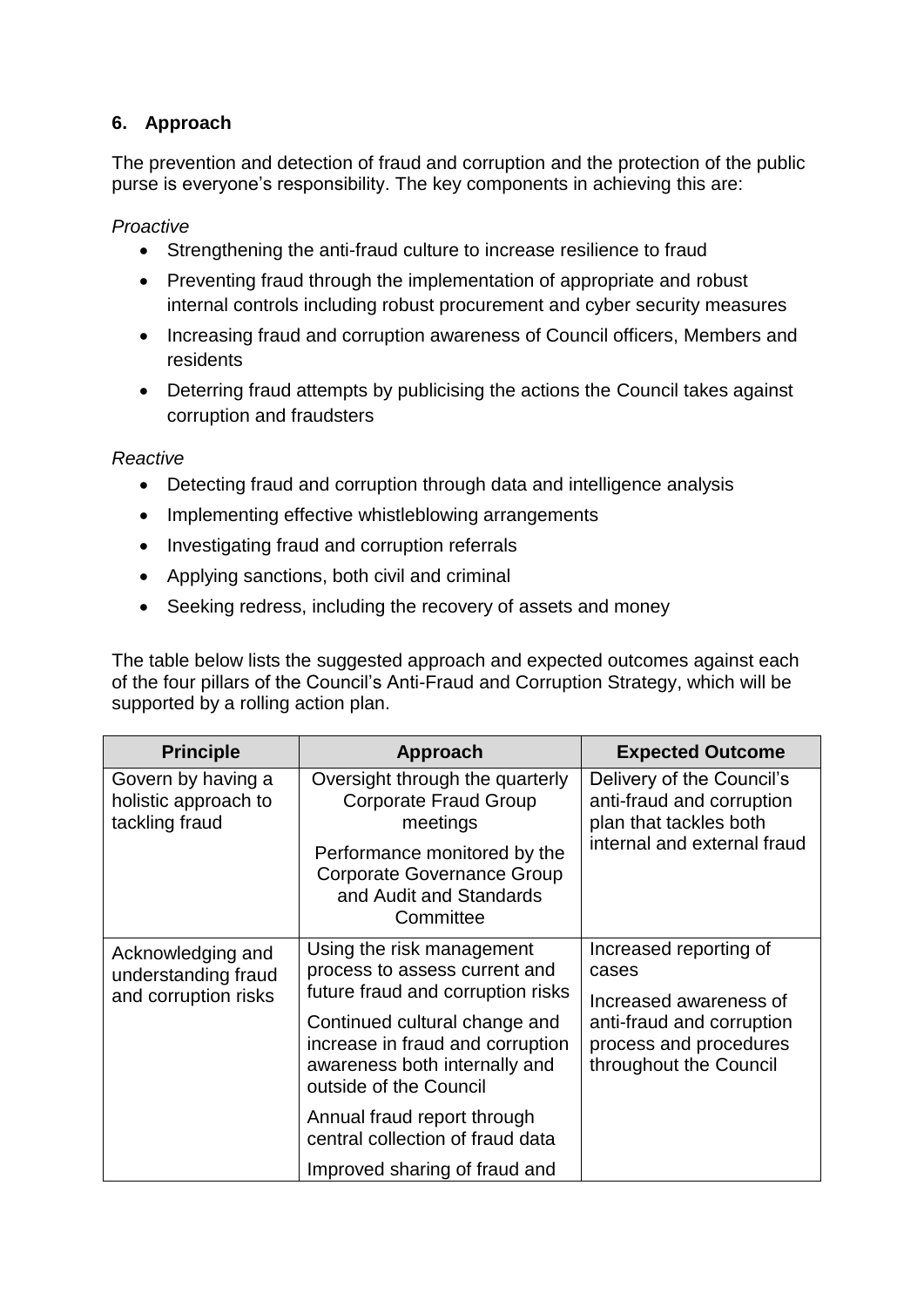|                                                                                 | corruption threats, information<br>and intelligence both internally<br>and externally                                                                                                                                                                                                                                                                                 |                                                                                                                                                                                                                                                                                                                                                                                                                                                                                        |
|---------------------------------------------------------------------------------|-----------------------------------------------------------------------------------------------------------------------------------------------------------------------------------------------------------------------------------------------------------------------------------------------------------------------------------------------------------------------|----------------------------------------------------------------------------------------------------------------------------------------------------------------------------------------------------------------------------------------------------------------------------------------------------------------------------------------------------------------------------------------------------------------------------------------------------------------------------------------|
| Preventing and<br>detecting more fraud<br>and corruption                        | Fraud and corruption proofing<br>of policy and processes<br>Better use of data and<br>technology to prevent and<br>detect fraud and corruption<br>Assessment of the Council's<br>internal controls framework to<br>ensure it remains robust<br>Supporting anti-fraud and<br>corruption policies and<br>procedures including<br>whistleblowing and money<br>laundering | Increased levels of anti-<br>fraud and corruption<br>awareness<br>When fraud or corruption<br>has occurred because of a<br>breakdown in the Council's<br>systems or procedures,<br>the Section 151 Officer will<br>ensure that appropriate<br>improvements in systems<br>of control are implemented<br>to prevent a recurrence.<br>Any significant control<br>issues are reported in the<br><b>Annual Governance</b><br>Statement along with<br>actions taken to address<br>the issue. |
| Be stronger in<br>punishing<br>fraud and corruption<br>and recovering<br>losses | Develop capacity and capability<br>to investigate and prosecute<br>fraud and corruption<br>Consistent and effective                                                                                                                                                                                                                                                   | Successful use of<br>sanctions and/or<br>prosecution<br>Reduce the losses as a                                                                                                                                                                                                                                                                                                                                                                                                         |
|                                                                                 | response for dealing with fraud<br>and corruption cases                                                                                                                                                                                                                                                                                                               | result of fraud or<br>corruption                                                                                                                                                                                                                                                                                                                                                                                                                                                       |

# **7. Responsibility for implementing this strategy**

| <b>Responsibility</b>                   | <b>Role</b>                                                                                                                                                                                                                                                                                                                                             |
|-----------------------------------------|---------------------------------------------------------------------------------------------------------------------------------------------------------------------------------------------------------------------------------------------------------------------------------------------------------------------------------------------------------|
| <b>Chief Executive</b>                  | Ultimately responsible for preventing and detecting<br>theft, fraud and corruption and promoting an anti-fraud<br>and corruption culture.                                                                                                                                                                                                               |
| <b>Members</b>                          | As elected representatives, all members of the<br>Council have a duty to the public to maintain the<br>highest standards of conduct and ethics, and to<br>ensure the Council is open and transparent in all the<br>decisions it makes. Members are required to adhere<br>to the Council's constitution, which incorporates a<br>Member Code of Conduct. |
| <b>Audit and Standards</b><br>Committee | To satisfy itself there are adequate arrangements in<br>place to manage risk (including that relating to fraud<br>and corruption) effectively. To monitor Council policies<br>on anti-fraud and corruption and to receive periodic<br>reports on fraud and corruption.                                                                                  |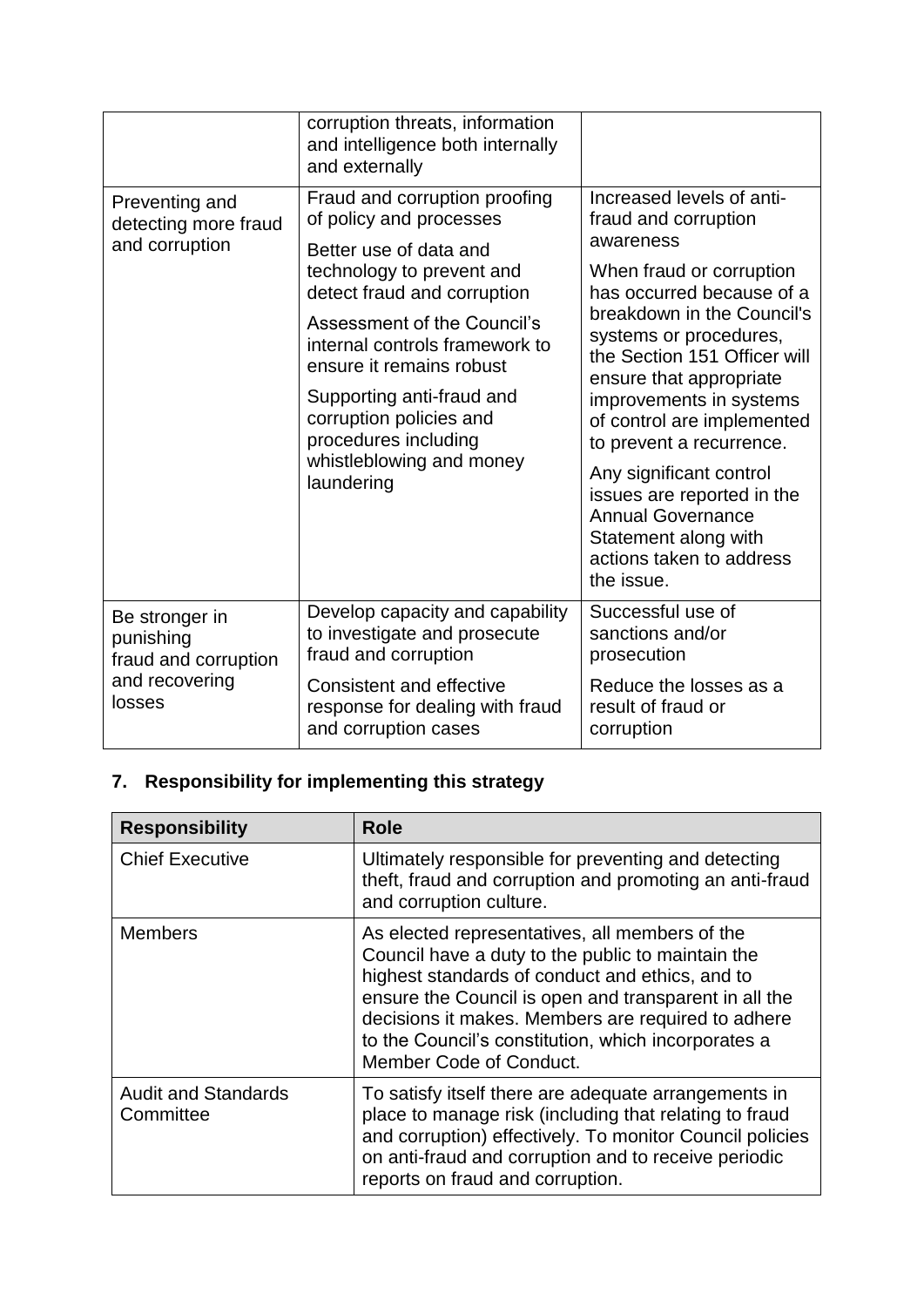| <b>Responsibility</b>                | <b>Role</b>                                                                                                                                                                                                                                                                                                                                                                                                                                                                                           |
|--------------------------------------|-------------------------------------------------------------------------------------------------------------------------------------------------------------------------------------------------------------------------------------------------------------------------------------------------------------------------------------------------------------------------------------------------------------------------------------------------------------------------------------------------------|
|                                      | Monitoring the operation of the Code of Conduct.                                                                                                                                                                                                                                                                                                                                                                                                                                                      |
| <b>Corporate Governance</b><br>Group | Developing, reviewing and maintaining an anti-fraud<br>and corruption framework through the Corporate<br>Fraud Group.                                                                                                                                                                                                                                                                                                                                                                                 |
| Senior Management Board              | Ensuring all staff follow this strategy and any related<br>policies and procedures, supported by the Council's<br>Internal Audit and Human Resources functions.                                                                                                                                                                                                                                                                                                                                       |
| Section 151 Officer                  | Has a statutory responsibility under the Local<br>Government Act 1972 for the proper administration of<br>the Council's financial affairs. Where irregularities,<br>fraud or corruption are suspected the S151 Officer<br>should be informed. On being informed of an alleged<br>irregularity, fraud or corruption the S151 Officer will<br>determine the arrangements for investigating the<br>matter in line with the Council's Fraud Response Plan.                                                |
| <b>Monitoring Officer</b>            | Under the Local Government Act 1972 has the<br>specific duty to ensure that the Council, its Officers,<br>and its Elected Councillors, maintain the highest<br>standards of conduct in all they do. They also advise<br>the Council on the legality of their decisions.                                                                                                                                                                                                                               |
| Managers (all levels)                | Responsible for preventing and detecting fraud and<br>corruption and ensuring they operate effective<br>mechanisms in their area of control to:<br>• Prevent theft, fraud and corruption thereby<br>safeguarding the Council's assets and interests<br>Promote employee awareness<br>Assess the risk of fraud and corruption and take<br>appropriate action<br>Take prompt action in line with the Fraud<br>Response Plan where they suspect or are alerted<br>to possible theft, fraud or corruption |
| All staff                            | All staff have a responsibility to prevent, detect and<br>report on fraud and corruption or suspected cases.                                                                                                                                                                                                                                                                                                                                                                                          |
| <b>Partners and Contractors</b>      | Required to comply with the Council's policies and<br>procedures when undertaking work for and jointly with<br>the Council                                                                                                                                                                                                                                                                                                                                                                            |
| <b>External Audit</b>                | Under the International Standard on Auditing 240,<br>when conducting an audit External Audit are<br>responsible for obtaining reasonable assurance that<br>the financial statements taken as a whole are free<br>from material misstatement, whether caused by fraud<br>or error.                                                                                                                                                                                                                     |
| <b>Internal Audit</b>                | Providing assurance on the effectiveness of systems<br>and procedures to prevent and detect fraud and                                                                                                                                                                                                                                                                                                                                                                                                 |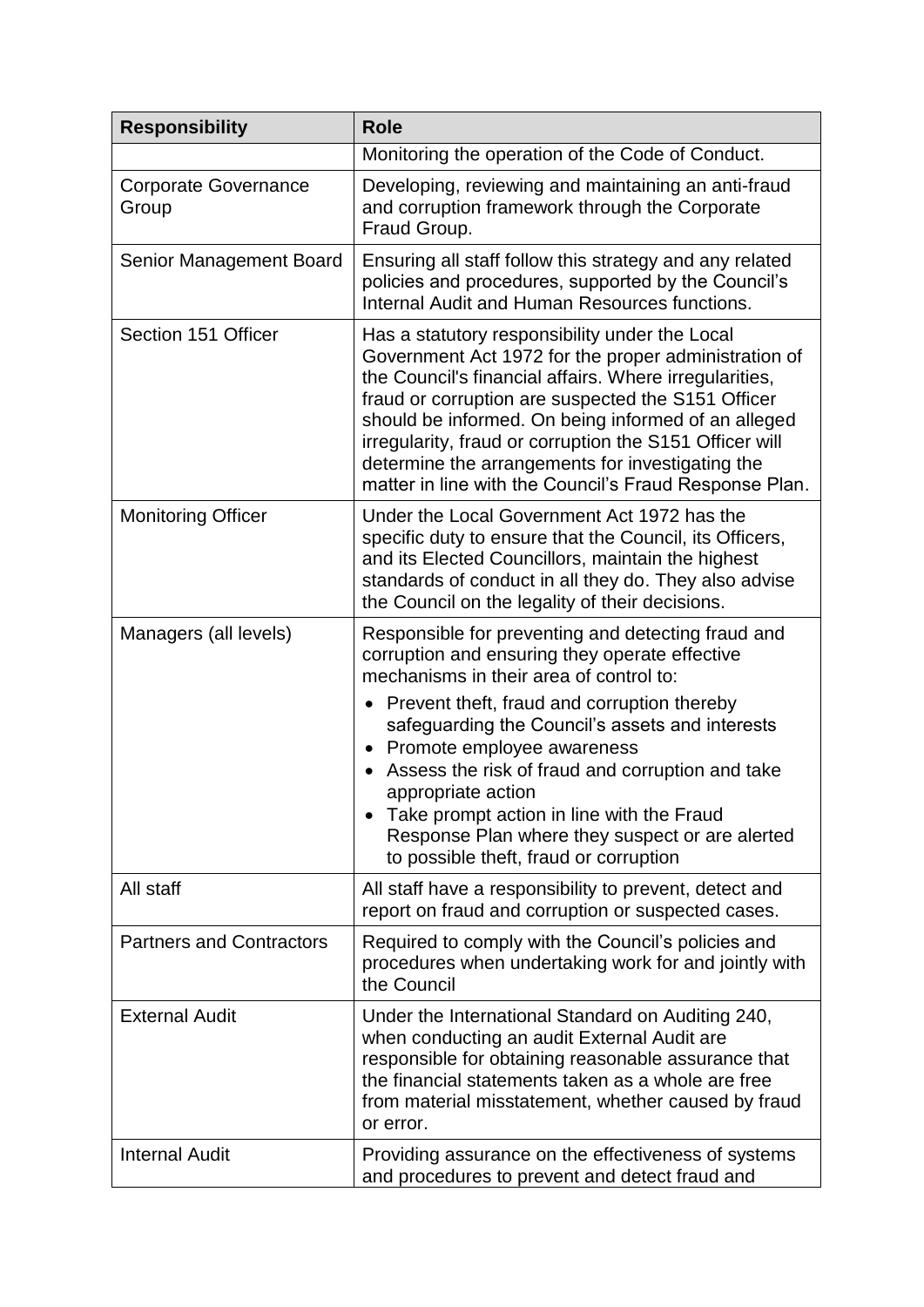| <b>Responsibility</b> | <b>Role</b>                                                                                                                                                                              |
|-----------------------|------------------------------------------------------------------------------------------------------------------------------------------------------------------------------------------|
|                       | corruption (by undertaking audits).                                                                                                                                                      |
|                       | Supporting managers in minimising fraud and<br>corruption related risk and are alert in all their work to<br>risks and exposures that could allow fraud and<br>corruption to take place. |

## **8. Supporting policies, procedures and processes**

The Council has a range of policies, procedures and processes in place to formalise arrangements for the prevention, detection and investigation of fraud and corruption. These include:

- Anti-Fraud and Corruption Strategy (this document)
- Whistleblowing Policy and Procedure (located on the Council's Kaonet) [https://www.harlow.gov.uk/sites/default/files/documents/Whistleblowing%20po](https://www.harlow.gov.uk/sites/default/files/documents/Whistleblowing%20policy%20and%20procedure.pdf) [licy%20and%20procedure.pdf](https://www.harlow.gov.uk/sites/default/files/documents/Whistleblowing%20policy%20and%20procedure.pdf)
- Anti-Bribery Policy Statement (Appendix 1 of this document)
- Fraud Response Plan (Appendix 2 of this document)
- Anti-Money Laundering and Terrorism Financing Policy and Procedure (located on the Council's Kaonet) [https://www.harlow.gov.uk/sites/default/files/documents/Anti](https://www.harlow.gov.uk/sites/default/files/documents/Anti-money%20laundering%20and%20terrorism%20financing%20policy%20and%20procedure.pdf)[money%20laundering%20and%20terrorism%20financing%20policy%20and%](https://www.harlow.gov.uk/sites/default/files/documents/Anti-money%20laundering%20and%20terrorism%20financing%20policy%20and%20procedure.pdf) [20procedure.pdf](https://www.harlow.gov.uk/sites/default/files/documents/Anti-money%20laundering%20and%20terrorism%20financing%20policy%20and%20procedure.pdf)
- Employee and Member Codes of Conduct (located on the Council's website and published as part of the Constitution)
- Financial Regulations (located on the Council's Kaonet and published as part of the Constitution)
- Contract Standing Orders (located on the Council's Kaonet and published as part of the Constitution)

# **9. Policy reporting, review and monitoring performance**

This policy can only be varied with the collective agreement of the Chief Executive, the Section 151 Officer and the Monitoring Officer.

The Head of Finance, as Section 151 Officer, will develop through the Corporate Fraud Group a rolling anti-fraud action plan to support the strategy.

It will be the responsibility of the Senior Management Board, via the Corporate Governance Group, to ensure there are adequate resources to support the action plan.

The Audit and Standards Committee will receive regular fraud updates to assist in their oversight of the Council's anti-fraud and corruption strategy and arrangements. Appendix 1

# **ANTI-BRIBERY POLICY STATEMENT**

Bribery is a criminal offence. Harlow Council does not, and will not, pay bribes or offer improper inducements to anyone for any purpose, nor does it or will it, accept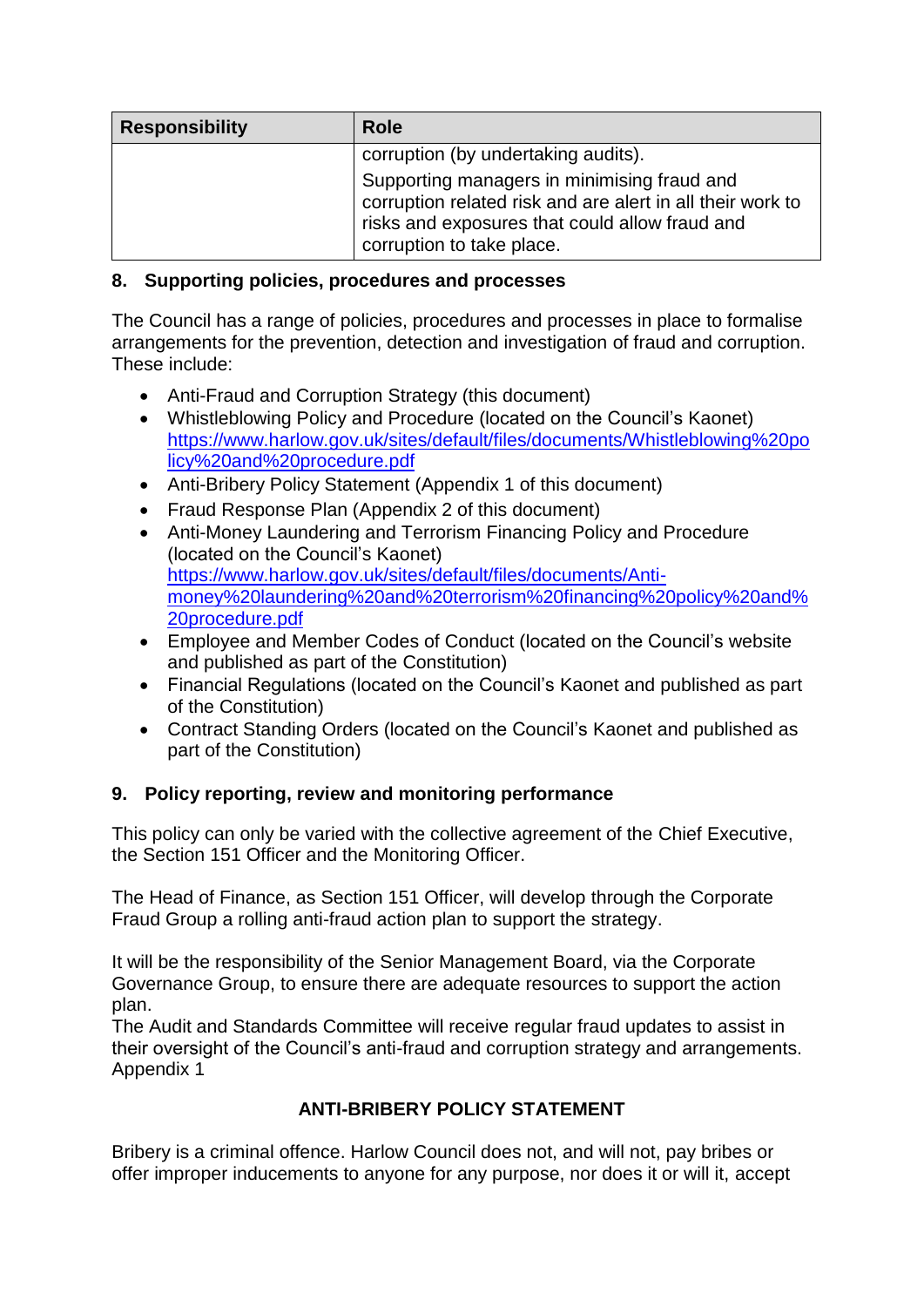bribes or improper inducements. To use a third party as a conduit to channel bribes to others is also a criminal offence.

Harlow District Council is committed to the prevention, deterrence and detection of bribery and has zero tolerance towards bribery.

## **Bribery**

Bribery is defined as an inducement or reward offered, promised or provided to gain personal, commercial, regulatory or contractual advantage. It is unacceptable to:

- give, promise to give, or offer a payment, gift or hospitality with the expectation or hope that a business advantage will be received, or to reward a business advantage already given
- give, promise to give, or offer a payment, gift or hospitality to a government official, agent or representative to expedite a routine procedure
- accept payment from a third party that you know or suspect is offered with the expectation that it will obtain a business advantage for them
- accept a gift or hospitality from a third party if you know or suspect that it is offered or provided with an expectation that a business advantage will be provided by the Council in return
- retaliate against or threaten a person who has refused to commit a bribery offence or who has raised concerns under this policy
- engage in activity in breach of this policy.

## **Objective of this policy**

This policy provides a coherent and consistent framework to enable Officers to understand and implement arrangements enabling compliance. In conjunction with related policies and key documents it will also enable employees to identify and effectively report a potential breach. The Council requires that all staff, including those permanently employed, temporary agency staff and contractors:

- act honestly and with integrity at all times and to safeguard the Council's resources for which they are responsible
- comply with the laws and regulations of all jurisdictions in which the Council operates

## **Scope of this policy**

This policy applies to all of the Council's activities. For partners, joint ventures, subsidiary companies and suppliers, we will seek to promote the adoption of policies consistent with the principles set out in this policy.

Within the Council, the responsibility to control the risk of bribery occurring resides at all levels of the Council. It does not rest solely within assurance functions, but in all service areas.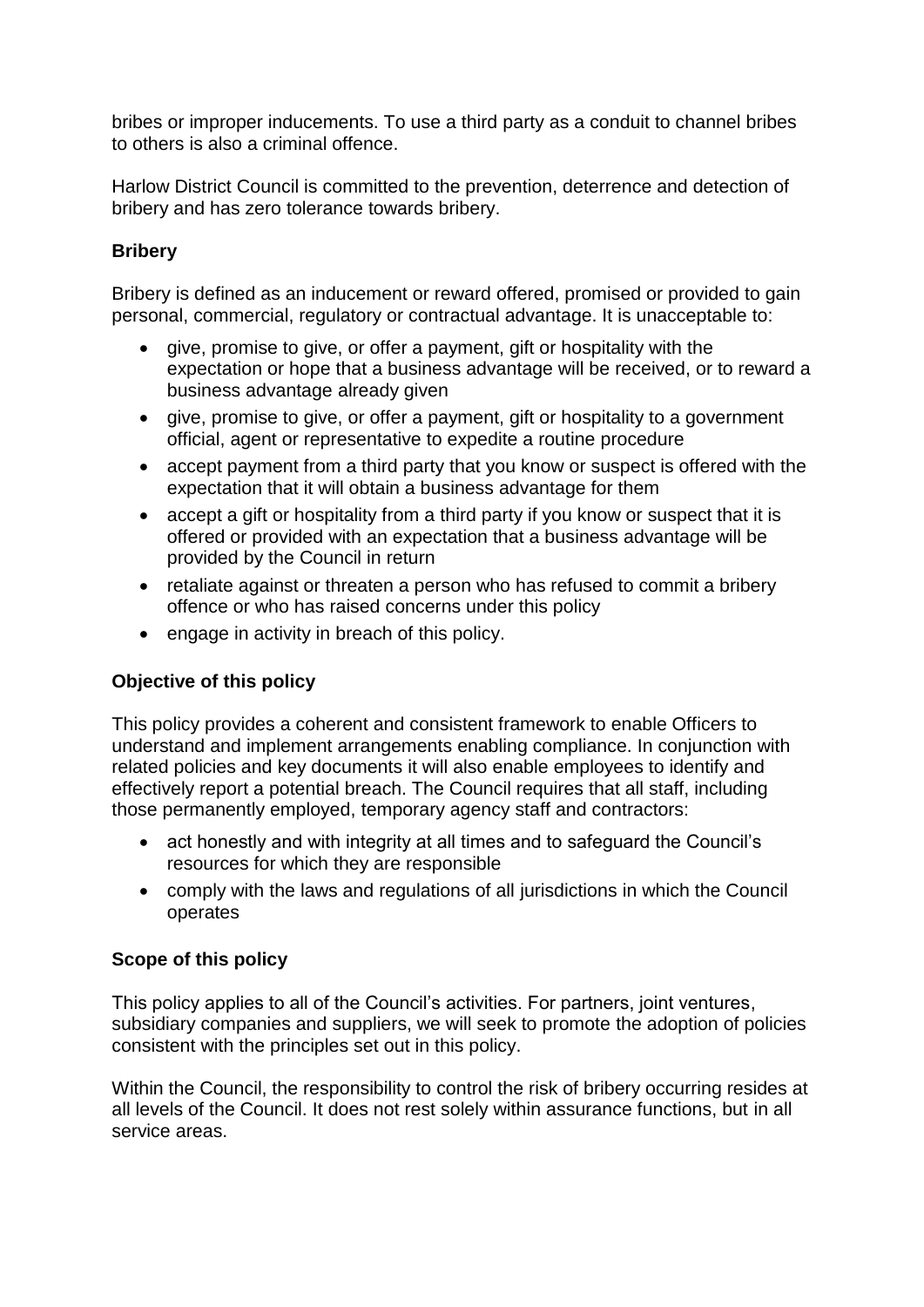## **The Council's commitment to action**

The Council commits to:

- Setting out a clear anti-bribery policy and keeping it up to date
- Making all employees aware of their responsibilities to adhere strictly to this policy at all times
- Raising awareness, and where appropriate offer training, so all employees can recognise and avoid the use of bribery by themselves and others
- Encouraging its employees to be vigilant and to report any suspicions of bribery, providing them with suitable channels of communication and ensuring sensitive information is treated appropriately
- Rigorously investigating instances of alleged bribery and assisting police and other appropriate authorities in any resultant prosecution
- Taking firm and vigorous action against any individual(s) involved in bribery
- Provide information to all employees to report breaches and suspected breaches of this policy
- Include appropriate clauses in contracts to prevent bribery.

## **Gifts and hospitality**

This policy is not meant to change the requirements of the Council's gifts and hospitality policy (included in the Officer Code of Conduct). This makes it clear that sample tokens of modest value bearing the name or insignia of the organisation giving them (for example, pens, diaries or calendars) whether given personally, or received in the post, may be retained unless they could be regarded as an inducement or reward. You should refuse the offer or invitation (or return the gift) unless your Head of Service has advised you that it may be accepted or retained.

## **Staff responsibilities**

The prevention, detection and reporting of bribery and other forms of corruption are the responsibility of all those working for the Council or under its control. All staff are required to avoid activity that breaches this policy. Staff must:

- ensure that they read, understand and comply with this policy
- raise concerns as soon as possible as they believe or suspect that a conflict with this policy has occurred, or may occur in the future.

As well as the possibility of civil and criminal prosecution, staff that breach this policy will face disciplinary action, which could result in summary dismissal for gross misconduct.

## **Raising a concern**

This Council is committed to ensuring that all of its officers have a safe, reliable, and confidential way of reporting any suspicious activity. Officers have a responsibility to help detect, prevent and report instances of bribery. If an officer has a concern regarding a suspected instance of bribery or corruption, they should report it.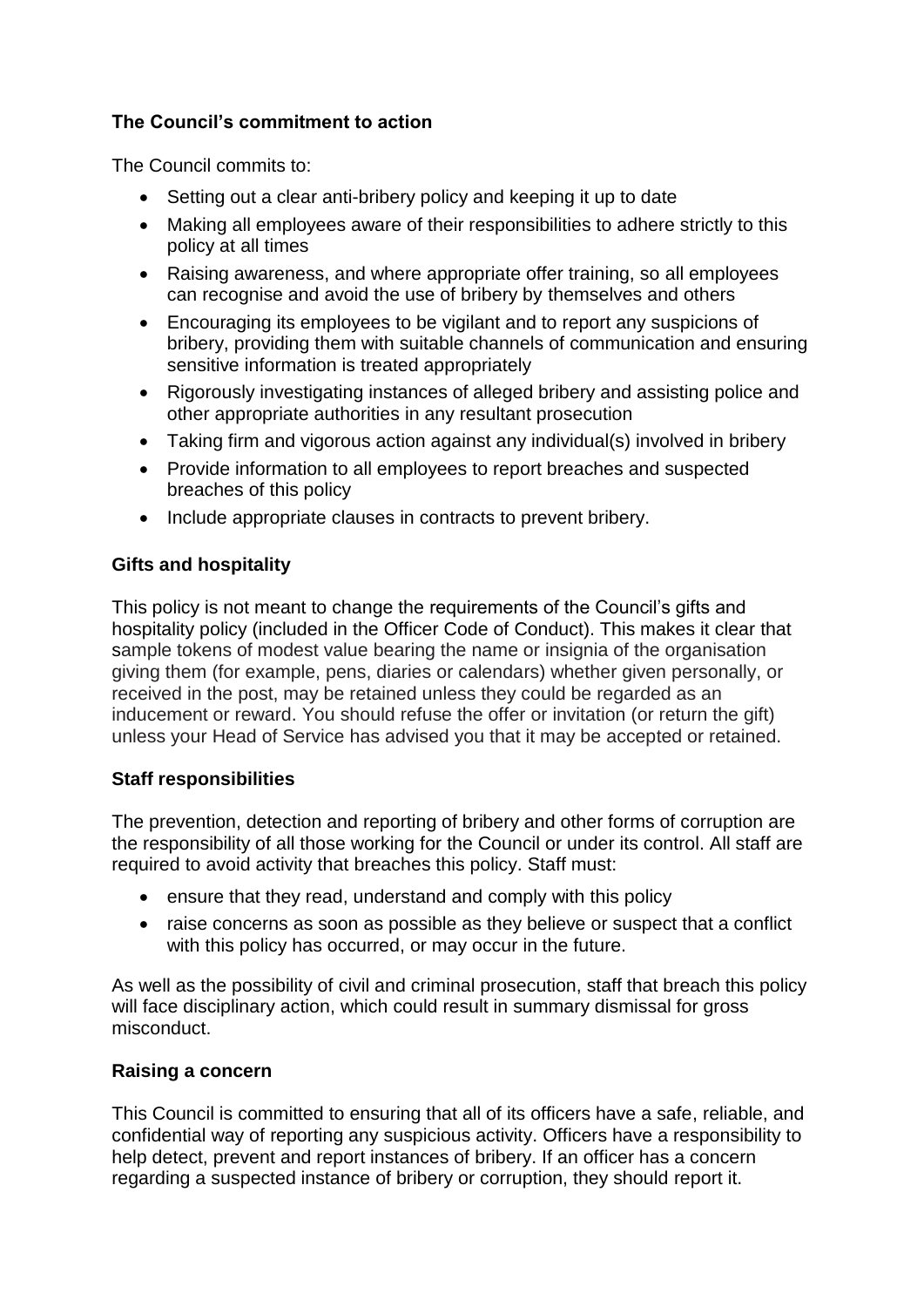There are multiple channels to help staff raise concerns and should refer to the Whistleblowing Policy and determine their favoured course of action. Staff who do not have access to the intranet should contact the Internal Audit Manager or their Head of Service. Concerns can be raised anonymously.

In the event that an incident of bribery, corruption, or wrongdoing is reported, the Council will act as soon as possible to evaluate the situation. The Council has a clearly defined Whistleblowing Policy and Fraud Response Plan which set out procedures for investigating fraud, misconduct and noncompliance issues. This is easier and quicker if concerns raised are not anonymous.

Staff who refuse to accept a bribe, or those who raise concerns or report wrongdoing can understandably be worried about the repercussions. The Council aims to encourage openness and will support anyone who raises a genuine concern in good faith under this policy, even if they turn out to be mistaken.

The Council is committed to ensuring nobody suffers detrimental treatment through refusing to take part in bribery or corruption, or because of reporting a concern in good faith. If you have any questions about these procedures they can be directed to the Internal Audit Manager or the Council's Monitoring Officer.

#### **Bribery Act 2010**

Under the Bribery Act 2010 there are four core bribery offences:

- 1. offering, promising or giving a bribe
- 2. requesting, agreeing to receive or accepting a bribe
- 3. bribing a foreign public official; and
- 4. a corporate offence of failing to prevent bribery.

A local authority, such as Harlow District Council, could be liable to prosecution if an employee, agent, or subsidiary bribes another person, intending to obtain an advantage for the local authority.

For individuals, the penalties for committing a crime under the Act are a maximum of 10 years' imprisonment, along with an unlimited fine, and the potential for the confiscation of property under the [Proceeds of Crime Act 2002.](https://en.wikipedia.org/wiki/Proceeds_of_Crime_Act_2002)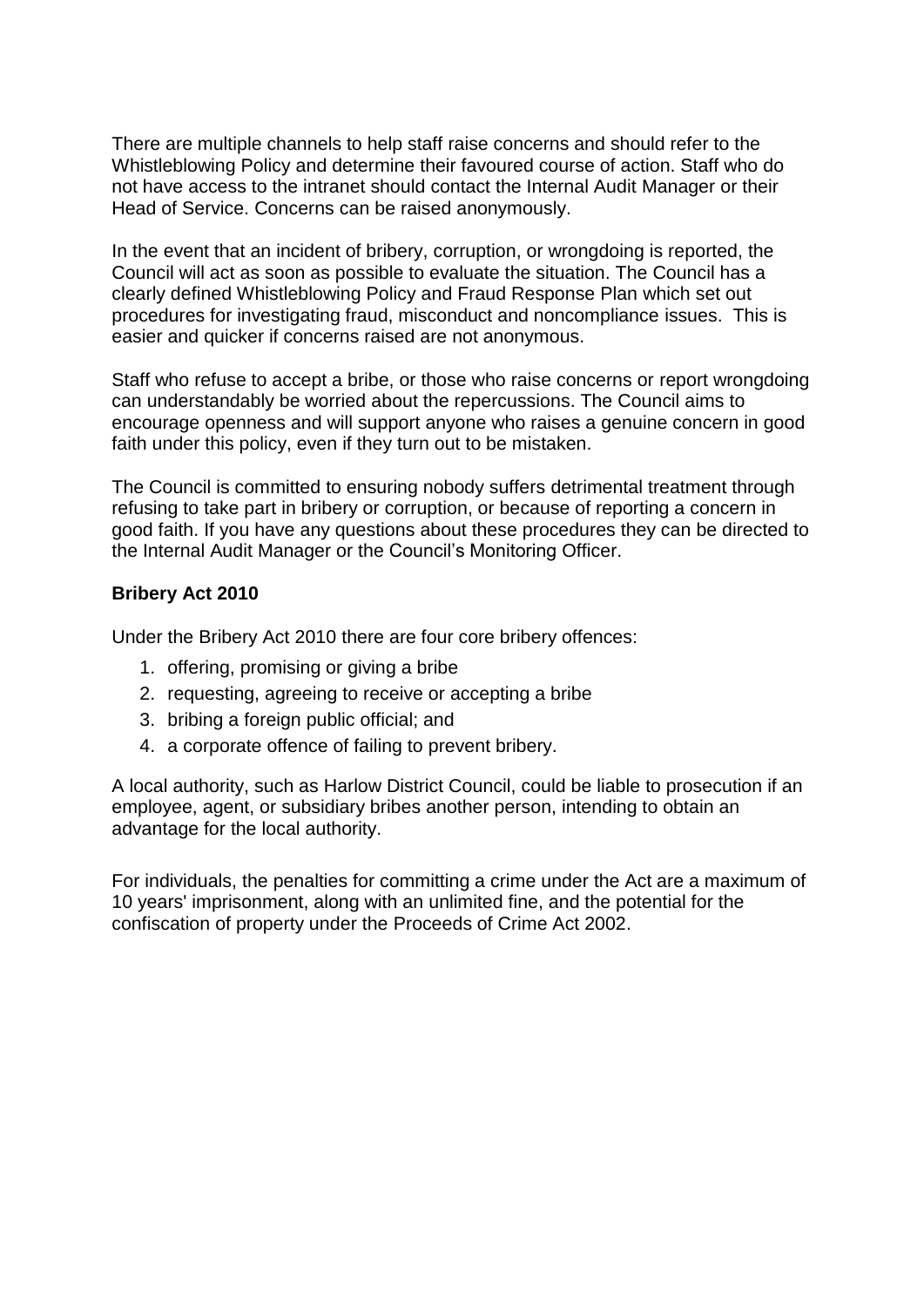Appendix 2

## **HARLOW COUNCIL FRAUD RESPONSE PLAN**

#### **1. Introduction**

- 1.1 The Fraud Response Plan defines the way that Harlow Council applies its various policies and procedures to suspected theft, fraud, corruption and bribery.
- 1.2 It fits in with various other documents, including the Council's anti-fraud and corruption strategy and the whistleblowing policy and procedure. The procedures for dealing with suspected money laundering are different from other problems – see the Anti-Money Laundering and Terrorism Financing policy and procedure for the necessary actions.
- 1.3 Different rules apply to Benefits Fraud.
- 1.4 The aim of this Plan is to provide a toolkit for dealing with problems, and rapid access to expert advice. This fraud response plan guides managers on how to react to suspicions of fraud, theft, corruption and bribery.
- 1.5 Additionally, it gives an outline on how investigations will be progressed, the manager's role and the role of the Investigating Officer.

#### **2. Purpose of the Fraud Response Plan**

- 2.1 The Fraud Response Plan is designed to ensure timely and effective action in the event of suspected fraud to:
	- Minimise fraud by taking prompt action
	- Prevent further losses where fraud has occurred
	- Maximise recovery of losses
	- Ensure the accuracy and integrity of evidence for successful disciplinary and court action
	- Identify lessons to be learned to improve fraud management
	- Maximise positive publicity when frauds are discovered and dealt with effectively
	- Deter others from fraud that they may be contemplating

In addition to obvious frauds involving theft of assets or the misappropriation of funds, the following are examples of the types of activity that may be regarded as fraud. The list is merely indicative and not exhaustive:

- Manipulation or misreporting of financial information.
- Misuse of the organisation's assets, including cash, stock and other assets
- Deception (e.g. misrepresentation of qualifications to obtain employment)
- Offering or accepting bribes or inducements from third parties
- Conspiracy to breach laws or regulations
- Fraudulent completion of official documents (e.g. VAT receipts)
- Time recording fraud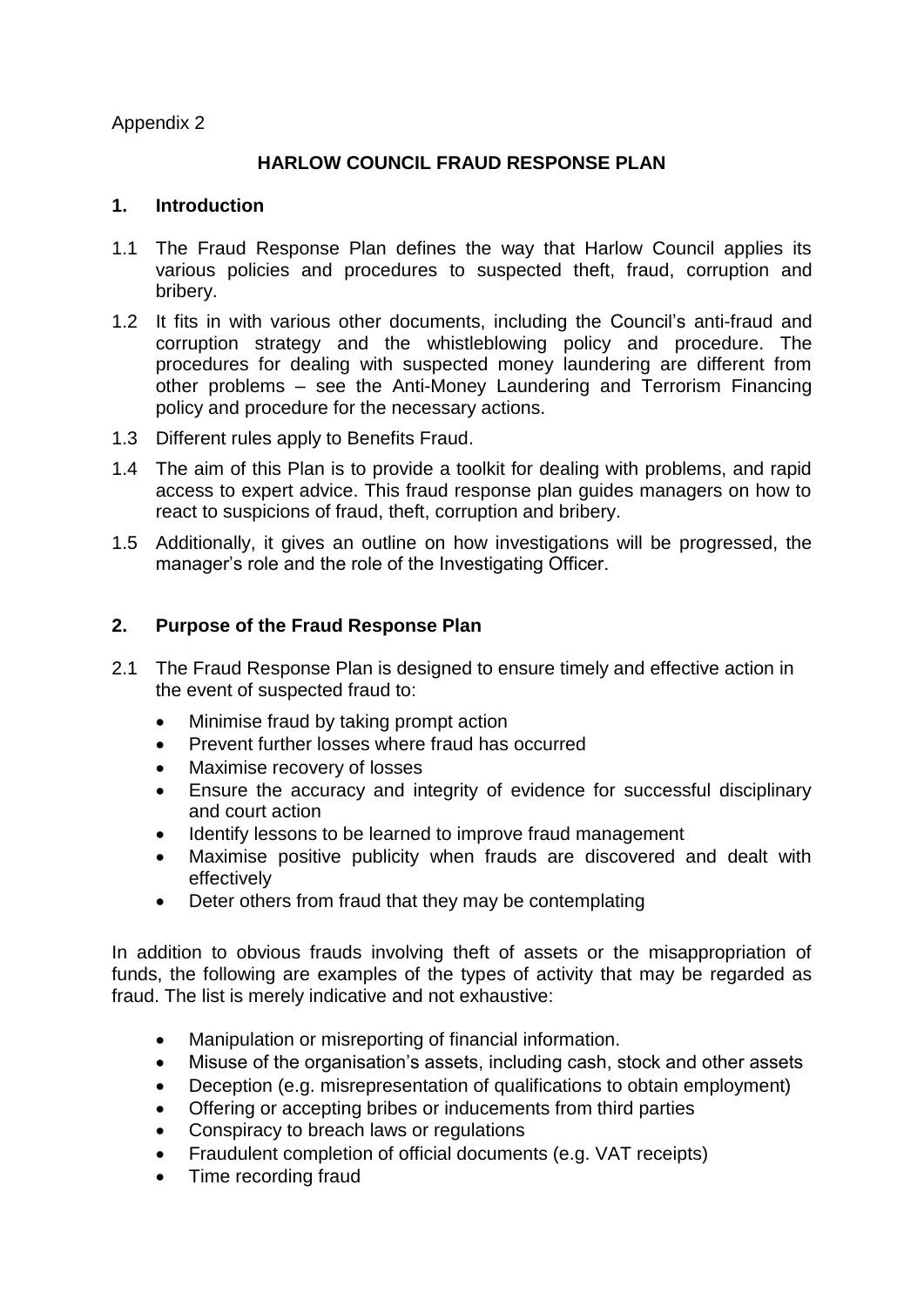Theft of intellectual property (e.g. unauthorised use of a brand name/logo, theft of customer data or product design)

#### **3. The Manager's role in dealing with suspected fraud**

#### *First response*

Where managers suspect a fraud has taken place the first course of action must be to contact the Head of Finance (as Section 151 Officer) and Internal Audit who decide at what point to inform the Monitoring Officer and the Chief Executive.

The only exception to this is where the matter is clearly related to the benefits system. In such cases, refer the matter direct to the Department of Works and Pensions (DWP), details of which can be found on the Council's web site.

The Head of Finance will retain overall responsibility and control for any investigation but will delegate responsibility for leading the investigation to an Investigating Officer ensuring they are independent of the service area under investigation and appropriately experienced and trained. Internal Audit will provide advice and guidance to the Investigating Officer if they are not appointed as such. Investigations of suspected fraud should only be undertaken by officers authorised by the Head of Finance.

There may be circumstances where it is appropriate for local managers to undertake some preliminary exploration to check on the validity of an allegation or irregularity to establish whether there is a case to be investigated. Where this occurs, advice should be sought from the Head of Finance or Internal Audit as such activity may alert the fraudster, resulting in the destruction of evidence or compromising the collection of further evidence.

Human Resources will be consulted should action need to be taken against an individual staff member, such as suspension to protect evidence. Therefore, the Head of Finance will inform Human Resources and the relevant Head of Service at the earliest opportunity, and if appropriate agree a way forward.

Where initial investigations point to the likelihood of a criminal act having taken place, the Head of Finance or Monitoring Officer will inform the Police. Crime numbers should be obtained and provided to Internal Audit and Insurance for reporting purposes.

#### *Initial Enquiries*

Speed is of the essence, therefore the Investigating Officer should make discreet initial enquires to determine if there actually appears to be an irregularity. During this initial enquiry the Investigating Officer should:

- Determine the facts and factors that gave rise to the suspicion
- Examine the factors to determine whether a genuine mistake has been made or whether an irregularity has occurred
- Document their findings, ensuring access is restricted i.e. not held in an 'open area' of the network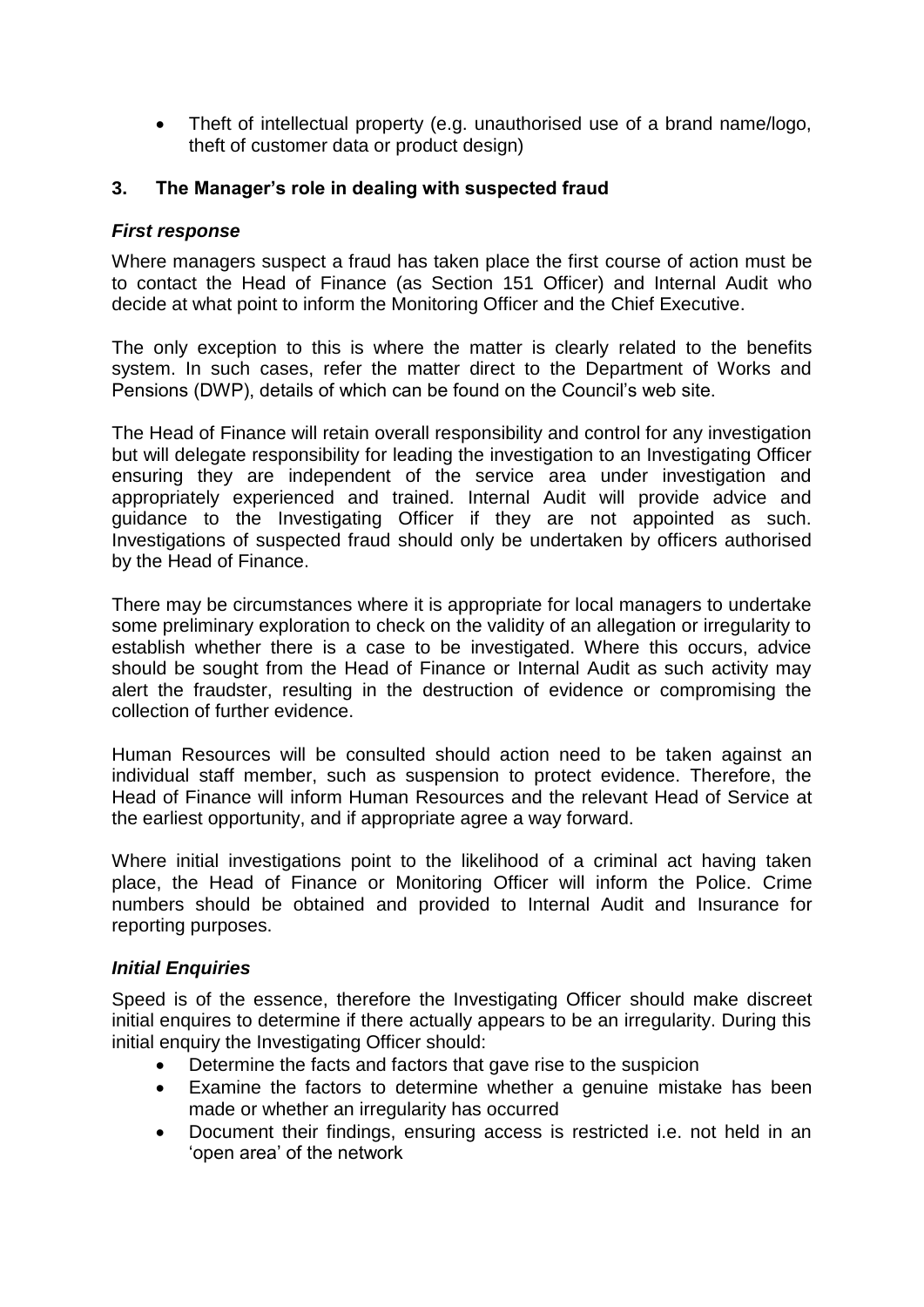Secure any relevant documentation/records if this can be done without alerting the perpetrator

The Investigating Officer should not formally interview staff at this stage.

## **4. Formal Investigation**

The Head of Finance will instigate a formal investigation, in consultation with Internal Audit and the relevant Head of Service, to be undertaken by the appointed Investigating Officer. In the absence of the Head of Finance, their responsibilities are transferred to the Monitoring Officer or Chief Executive.

Consideration will be given by the Head of Finance whether to involve other agencies such as Police, HM Revenue & Customs, Cabinet Office, the Department for Work and Pensions, the National Anti-Fraud Network, the National Crime Agency, External Audit and other councils.

The Head of Finance, in consultation with Human Resources and the relevant Head of Service, will consider whether it is necessary to suspend one or more employees to protect evidence, colleagues or assets in line with disciplinary procedures.

## **5. Conducting the Investigation**

The exact format of an investigation is fluid but some general principles will apply to all investigations:

- Investigate and report back to the Head of Finance promptly. If the investigation extends more than two or three days then the Head of Finance or Internal Audit should be given periodic updates.
- Comply with legislation on interviewing (Police and Criminal Evidence Act, PACE) and surveillance (Regulation of Investigatory Powers Act, RIPA). However, it is not normally necessary, even when there may be a criminal offence, to conduct interviews under PACE rules. The police can reinterview witnesses and suspects later on in the process.
- Record all evidence received, ensuring that it is sound and adequately supported (see further guidance below).
- Keep written records of all fact-finding meetings and interviews.
- Email correspondence about the investigation should be discreet and use an agreed 'case name' rather than real names or locations.
- All sensitive attachments should be password protected (or, preferably, not emailed).
- Hold evidence securely, with appropriate restriction to access (both manual and electronic documentation)
- Maintain confidentiality and discretion throughout, and share information on a "need to know" basis. In particular, be mindful that senior officers may need to hear disciplinary cases, and therefore should not know details of cases.
- Where appropriate, contact other enforcement agencies e.g. Police, HM Revenue & Customs. This should be always enacted via Internal Audit as they may have established lines of communication and referral protocols.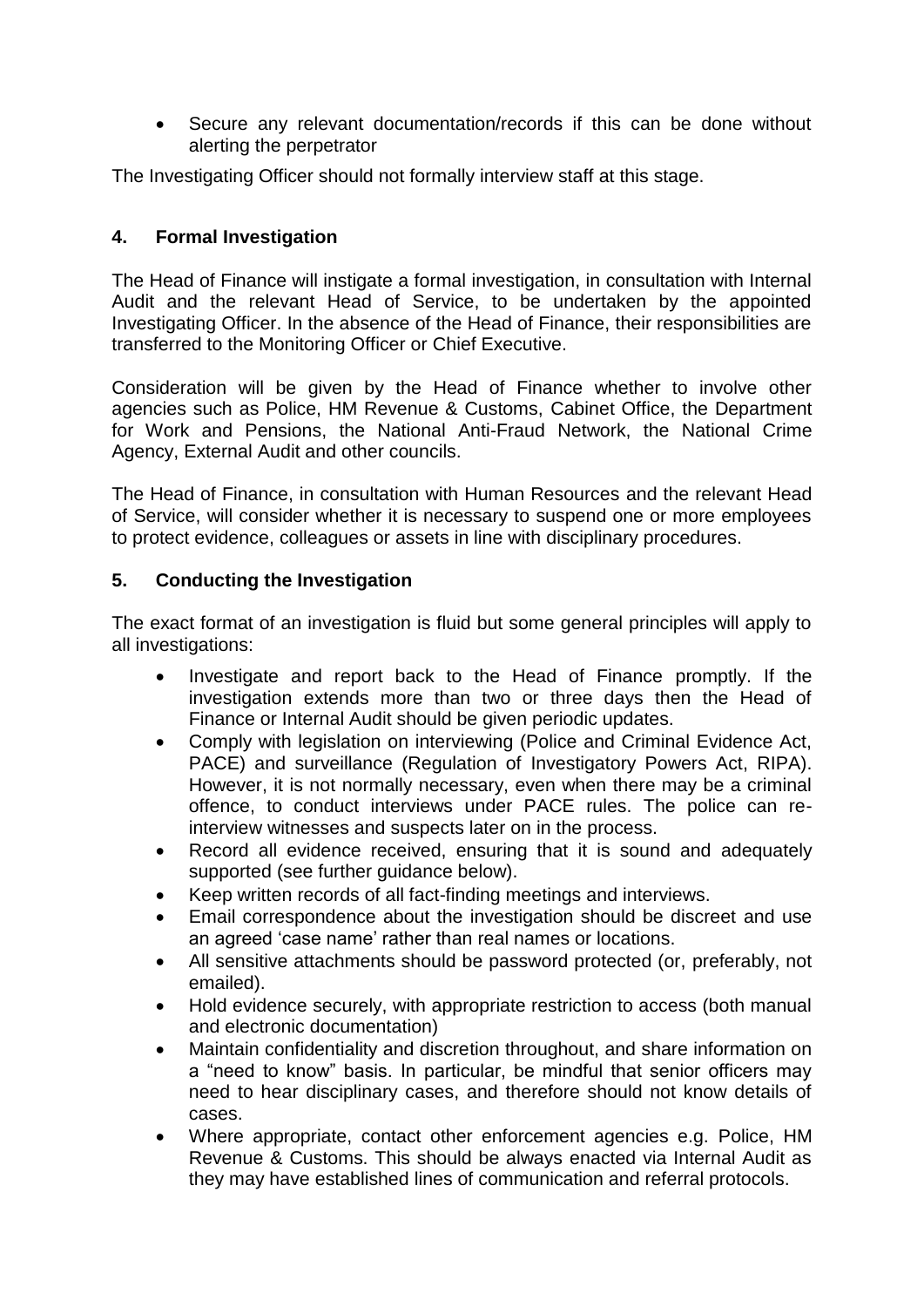Investigators must not accept any offer of repayment of money or resignation at any stage, as this could prejudice the investigation. Any such offers should be recorded in the interview notes, and passed on to the Head of Finance for consideration (in conjunction with the HR Manager).

The Council has the right to suspend any employee involved pending the outcome of an investigation. Suspension does not imply guilt but suspension can prevent the removal or destruction of vital evidence. When suspects are not suspended, supervision will usually need to be increased. Always seek advice from Human Resources on suspensions and any subsequent disciplinary action.

The Head of Finance will report losses to the Council's Insurance Team at the earliest stage.

#### **6. Actions Following the Completion of an Investigation**

Upon completion of an investigation, the Investigating Officer will report findings in an appropriate format (usually written) to the Head of Finance. The final report will also be issued to the Chief Executive and the Monitoring Officer, and if appropriate to the relevant Head of Service, HR Manager and members of the Audit and Standards Committee.

In all cases the Council's insurers should be informed of actual losses as soon as these have been firmly established.

The Head of Service must remedy control weaknesses identified during the course of the investigation. Internal Audit will provide advice and support on effective controls.

Internal Audit will record of all investigations and final outcomes in the theft, fraud, corruption and bribery register, including crime numbers. This information informs future prevention strategies, and is used in reporting fraud and corruption at the Council.

The Communications Team should be informed (it is useful to have a protocol regarding publicity of frauds) so that publicity can be managed effectively.

Whenever fraud has been proved, the Council will make every effort to recover the losses. The method used will vary depending on the type of loss and the regulations and powers available. All means of recovery including recovery under social security legislation, attachments to earning, civil court proceedings and criminal court compensation will be used as appropriate to the offence.

#### **Simon Freeman**

**Head of Finance and Section 151 Officer** [simon.freeman@harlow.gov.uk](mailto:simon.freeman@harlow.gov.uk) 01279 44 6228

#### **Alternative Contacts**

• Internal Audit Manager, Sarah Marsh 01279 44 6884 (mobile 07973 733332) [sarah.marsh@harlow.gov.uk](mailto:sarah.marsh@harlow.gov.uk)